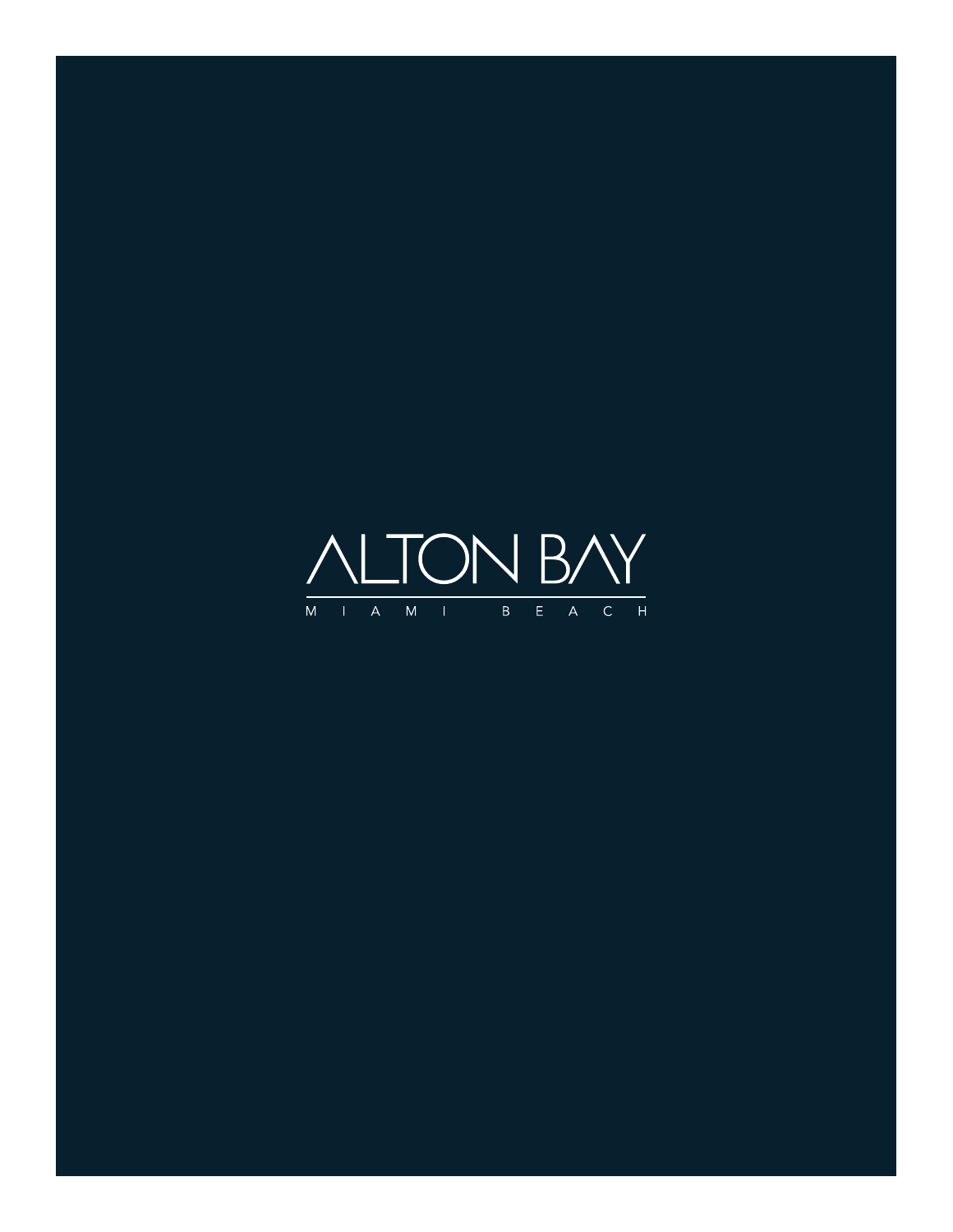# A LEGACY OF LUXURY



Rising gracefully amid the turquoise waters of Biscayne Bay, Alton Bay brings a sense of world-class and modern design to the historic heart of Miami Beach, offering a residential enclave of luxury, convenience, and breathtaking views. By assembling a visionary team of designers, artists, and craftsmen, Alton Bay has created a lifestyle of quiet elegance and stunning beauty in an unrivaled location.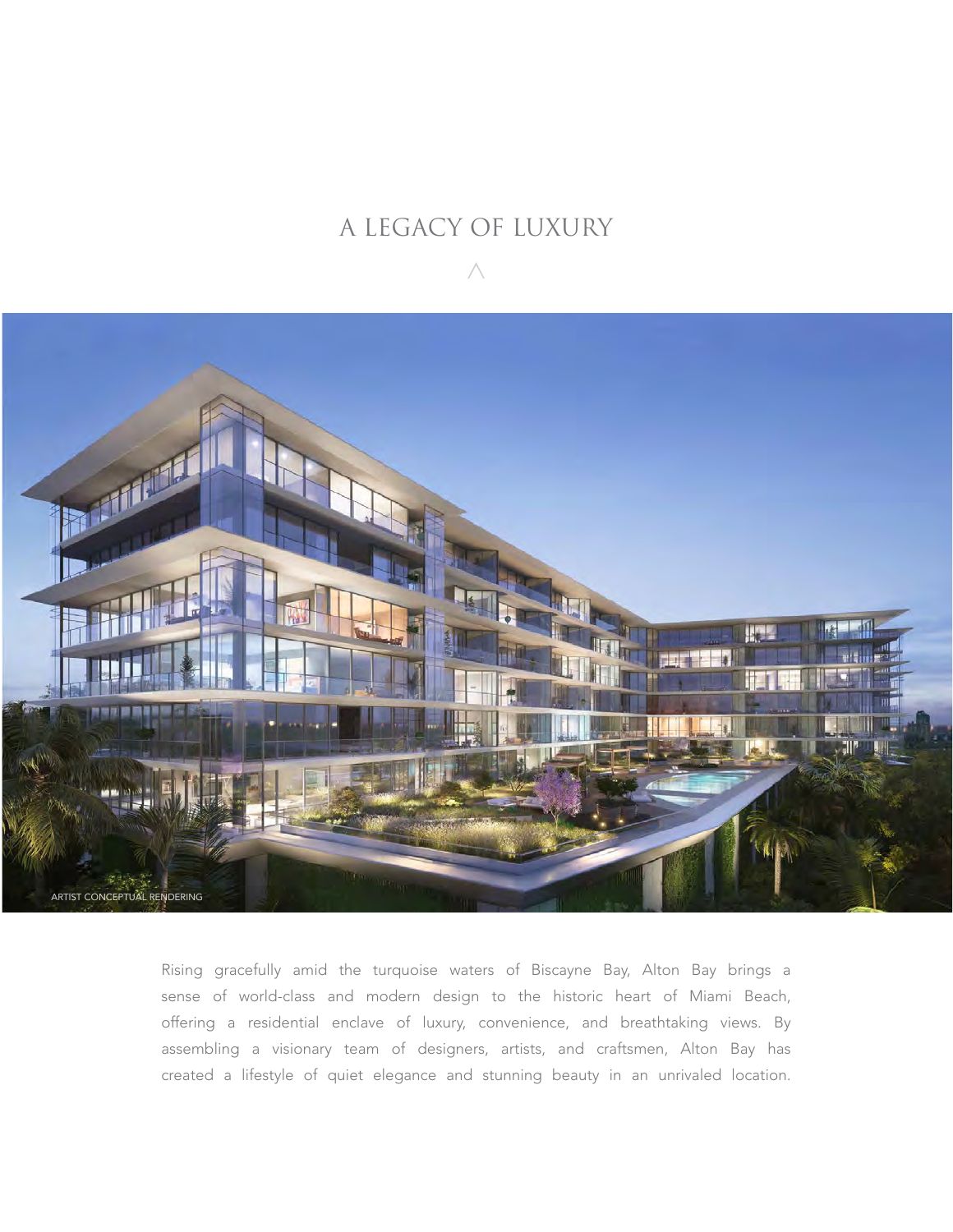

LOCATION: 3900 Alton Road, Miami Beach, Florida DEVELOPMENT TEAM: Mast Capital DESIGN ARCHITECT: Ricardo Bofill, Taller de Arquitectura



### RESIDENCE DETAILS

8-story building, 78 residences

- 1 BR + Den: 3 units
- 2 BR: 1 unit
- 2 BR + Den: 46 units
- 3 BR: 5 units
- 3 BR + Den: 17 units
- 4 BR: 6 units
- Square foot range: 940 2,182 sq. ft. (Avg. 1,641 sq. ft.)

# RESIDENCE FEATURES

- 10' high ceilings in all residences
- Floor-to-ceiling energy efficient windows
- Direct elevator access to select units
- Italian-designed kitchens
- Sub-Zero® and Wolf® appliances
- Savant® Home Automation system in each residence accessible directly from residents' smart phone & iPads® 24 hours a day, 7 days a week
- High-end designer bathroom fixtures
- Frameless glass enclosed showers
- Spacious Italian-designed walk-in closets
- Assigned covered self-parking for residents and 24-hour valet for guests
- Integrated high-speed internet throughout common areas
- Unrivaled & highly accessible location at the entry to Miami Beach
- Lush private gardens designed by Naturalficial

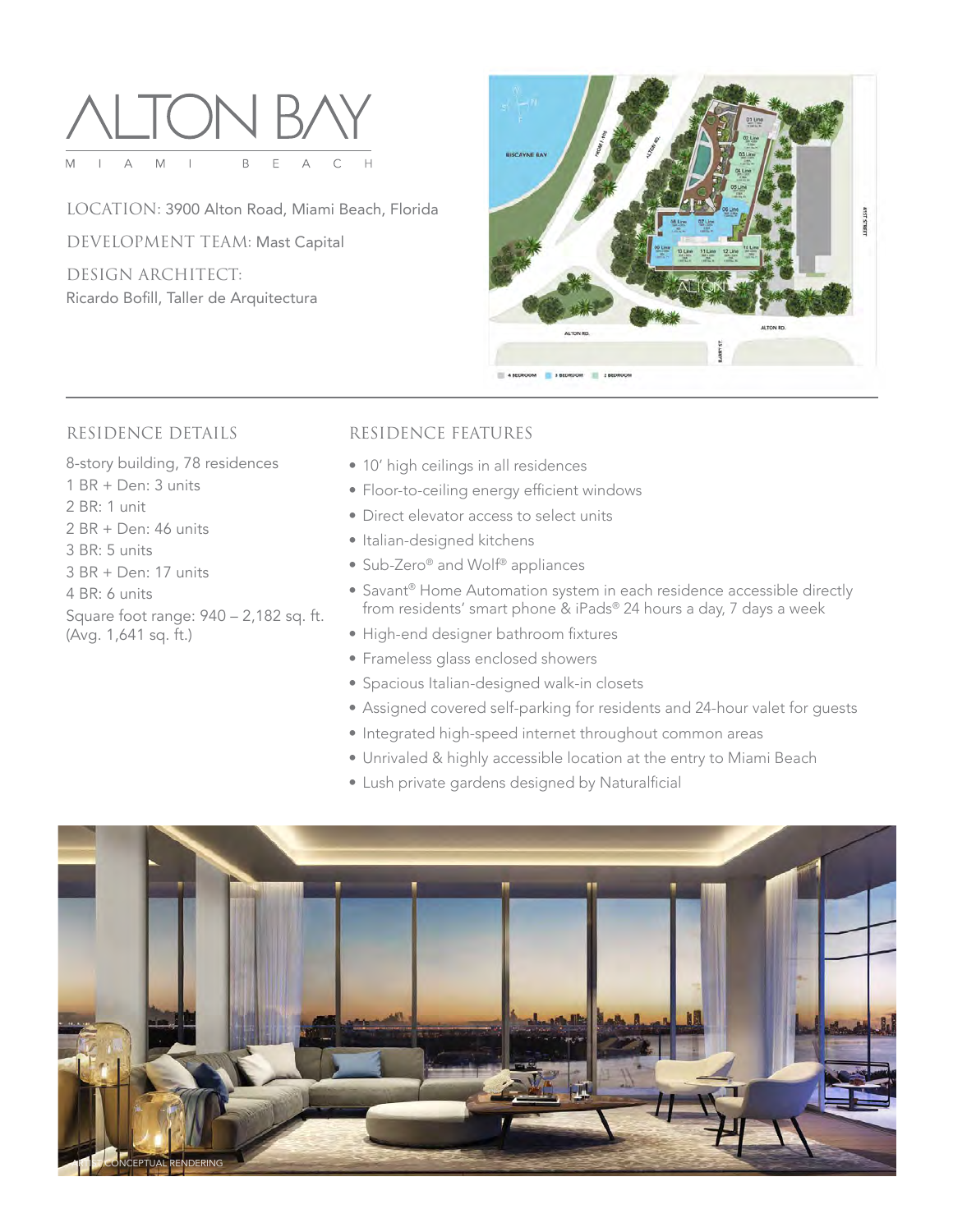## AMENITIES

- 75 private residences & 3 garden villas
- Elegant porte cochère entry to a professionally curated collection of contemporary art
- Lobby and pool deck installations by Loris Cecchini, Fernando Mastrangelo, Philip Taaffe and Christoph Keller
- Landscaped pool terrace featuring lounge seating and sunset bay view deck
- Expansive pool & spa surrounded by lounging cabanas and poolside daybeds
- VIP access to the Beach Club at the Nobu Hotel and Eden Roc Miami Beach with cabanas, lounges, towel service and beach butlers
- Light-filled fitness center and state-of-the-art fitness equipment
- Sauna, steam and changing area
- • Social lounge with gaming area, library and media room that converts to a private high-definition theater
- Chef-grade commercial kitchen with indoor seating
- Private dining room
- Private outdoor event space
- Children's playroom
- Children's wading pool
- Poolside towel service & bar area
- Poolside refreshment bar
- Resident cabanas
- Wine vault and storage
- Bike storage
- Outdoor summer kitchen and BBQ sunset terrace
- Community bicycles
- 24-hour business center
- 24-hour concierge & doorman service
- Tesla house car and charging station
- Preferential access to golf and tennis at Miami Beach Golf Club
- On-site dog park

# BEACH CLUB

*Owners receive VIP access to the Beach Club at the Nobu Hotel and Eden Roc Miami Beach*

- Access to private beach amenities with the option to reserve beach chairs
- Preferential pricing for spa treatments
- Preferential pricing on fitness classes and complimentary professional fitness assessment
- Preferential pricing at Eden Roc Hotel

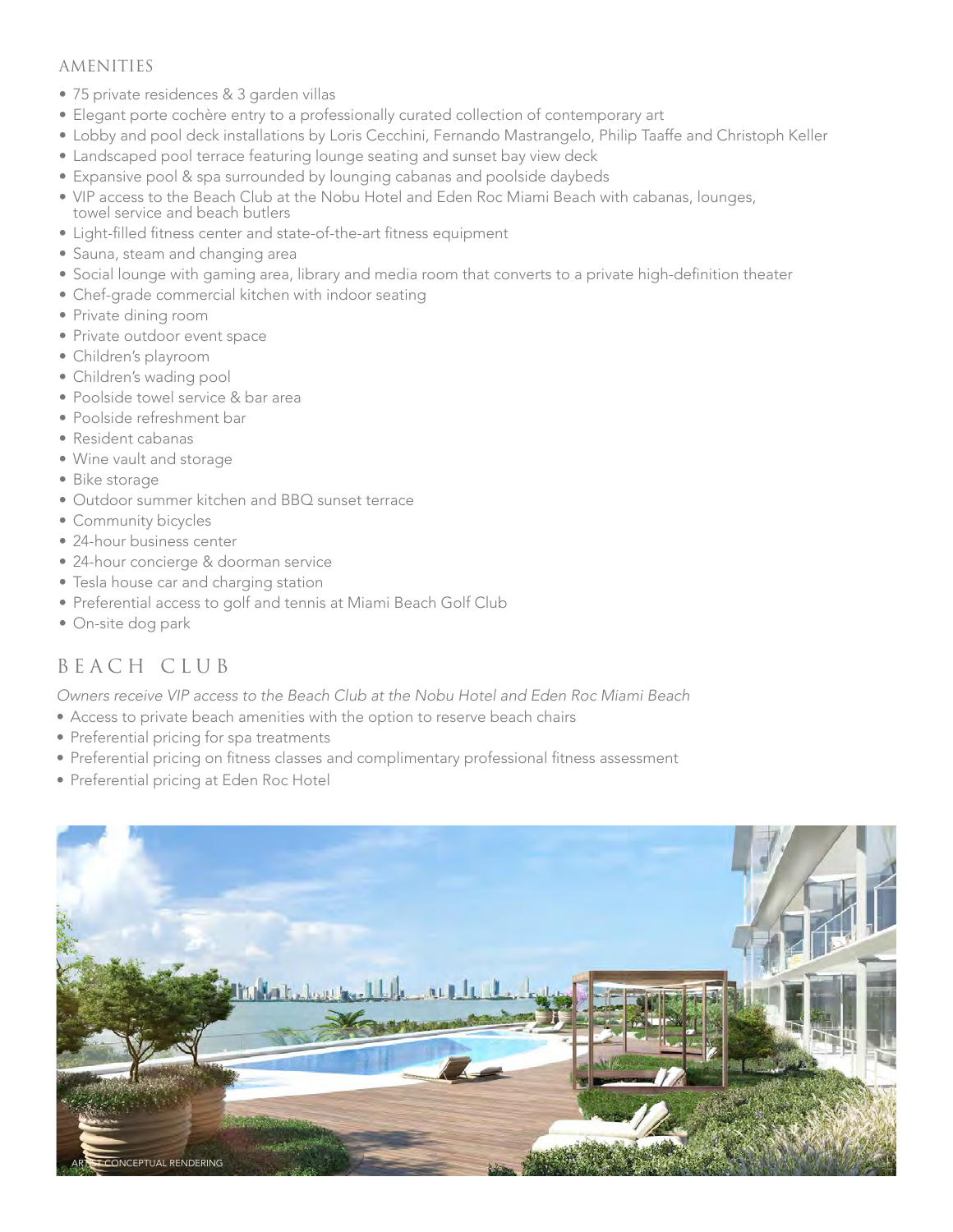#### DESIGN

Alton Bay is master architect Ricardo Bofill's first large-scale condominium project in the United States. Drawing inspiration from Miami Beach's distinct architecture, its proximity to the water and its natural vegetation Bofill has created an urban oasis that borrows from the local surroundings with a distinctly original synthesis of classical and geometric forms to generate a true sense of place. Because the property is surrounded by water, Bofill created a sense of transparency by integrating water-like glass architecture alongside a wild botanical scheme that crawls up the walls of the podium and over the pool deck. The design for Alton Bay reflects choreography of spaces that interact with one another to maximize a sophisticated lifestyle, with close attention to context, material and the smallest of details to achieve the highest standards of technology and quality, while incorporating a creative design aesthetic.

#### ABOUT MIAMI BEACH

Located minutes from the Miami Design District, Faena District, Sunset Harbor and the most exclusive restaurants, Miami Beach is an enclave of great real estate and hotels. With the recent arrivals of Faena House, The Miami Edition, The Ritz-Carlton and Como Hotel – King & Grove's Versailles renovation – this swath of property has become Miami Beach's most desirable destination, while maintaining the feel of a quiet oasis that gives residents privacy and exclusivity.

#### THE TEAM

#### Mast Capital

Established in 2006, Mast Capital, together with its affiliates, is a value-oriented real estate investment company seeking to invest across the capital structure in real estate debt, equity and securities. The firm's discretionary capital, together with its strong internal operational and management capabilities, enhances its ability to react quickly and take advantage of pricing disparities that exist in the market.

Mast Capital's objective is to identify, acquire and manage real estate and related assets through the purchase of performing and non-performing debt instruments and value-add opportunities across its verticals. Additionally, Mast Capital can employ creative structures to enable the firm to transact on unique and complex opportunities. Mast Capital focuses its efforts on hospitality, residential, office and retail opportunities throughout the United States.

#### DESIGN ARCHITECT

#### Ricardo Bofill

Catalan architect Ricardo Bofill Levi has led international architecture and urban design practice Taller de Arquitectura since 1963. Headquartered in a repurposed cement factory in Barcelona referred to as "La Fabrica", El Taller consists of a diverse team of architects, urban planners, graphic designers and economists from over 20 countries. While the firm works on all types of projects from master plans to luxury residences, social housing remains El Taller's core focus. To date, the practice has completed over 1,000 projects in more than 50 countries.

#### EXECUTIVE ARCHITECT

Bermello Ajamil & Partners Inc. (B&A) is one of the leading international Architecture, Engineering, Planning, Landscape Architecture, Interior Design and Construction Services firms.